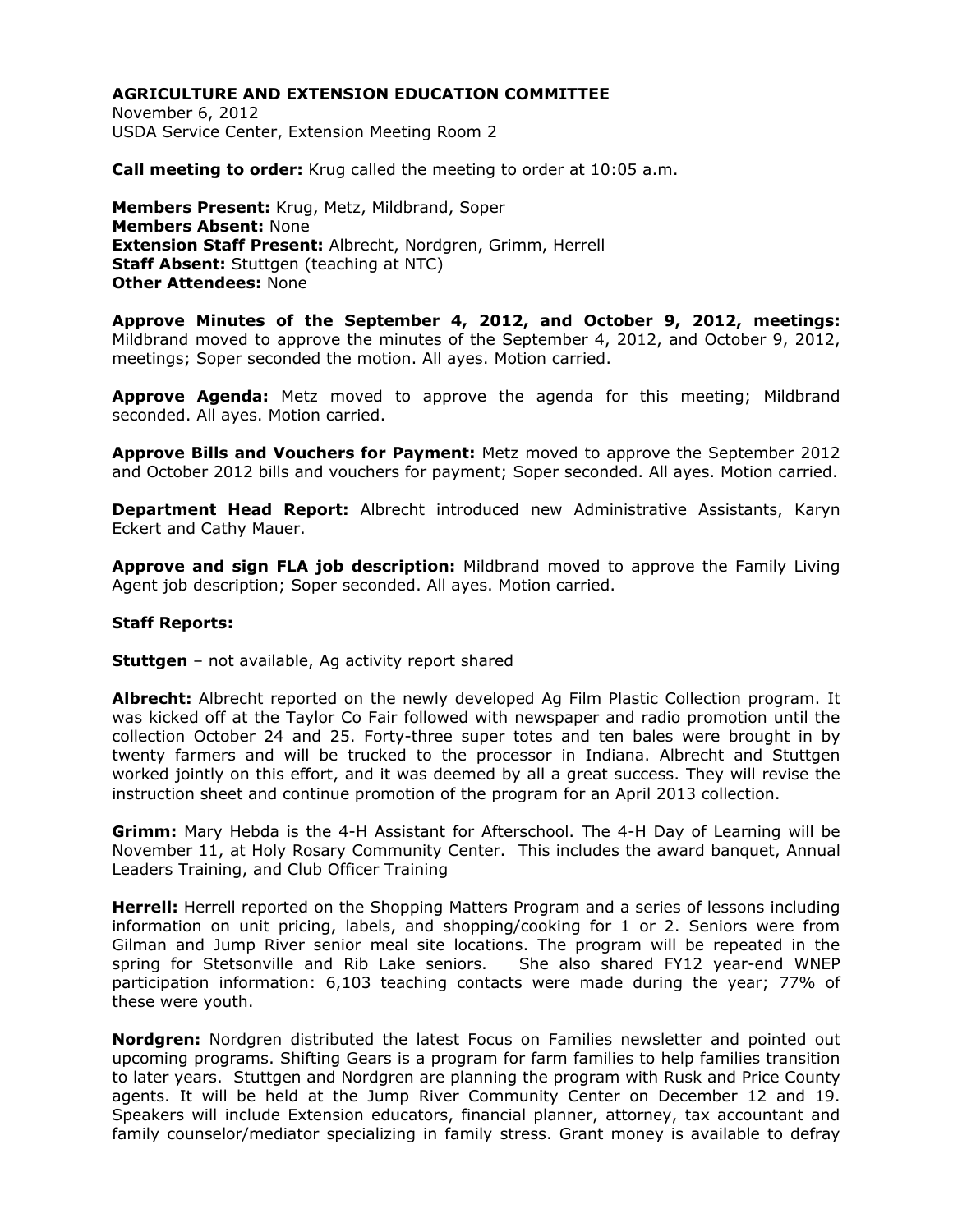some costs. Nordgren is also working with the Health Department to explore a Strong Women, Strong Bones program in Taylor County. This is an evidence based, weight bearing exercise program designed to improve balance, flexibility and bone strength for middle aged and older adults. It includes a pre- and post-testing to show results. Pam Peterson has been trained to teach the class with Nordgren as a backup teacher. The Health Department has written for a grant to purchase equipment and pay a teacher from outside both departments. Two sessions on December 11 will be held to see interest and explain what the program involves.

**Next Committee Meeting:** The next meeting of the Taylor County Agriculture and Extension Education Committee will be **Tuesday, January 8, 2013, at 10:00 a.m.**

**Adjournment:** With no further business, Metz moved to adjourn the meeting at 11:20 a.m.; Mildbrand seconded. All ayes. Motion carried.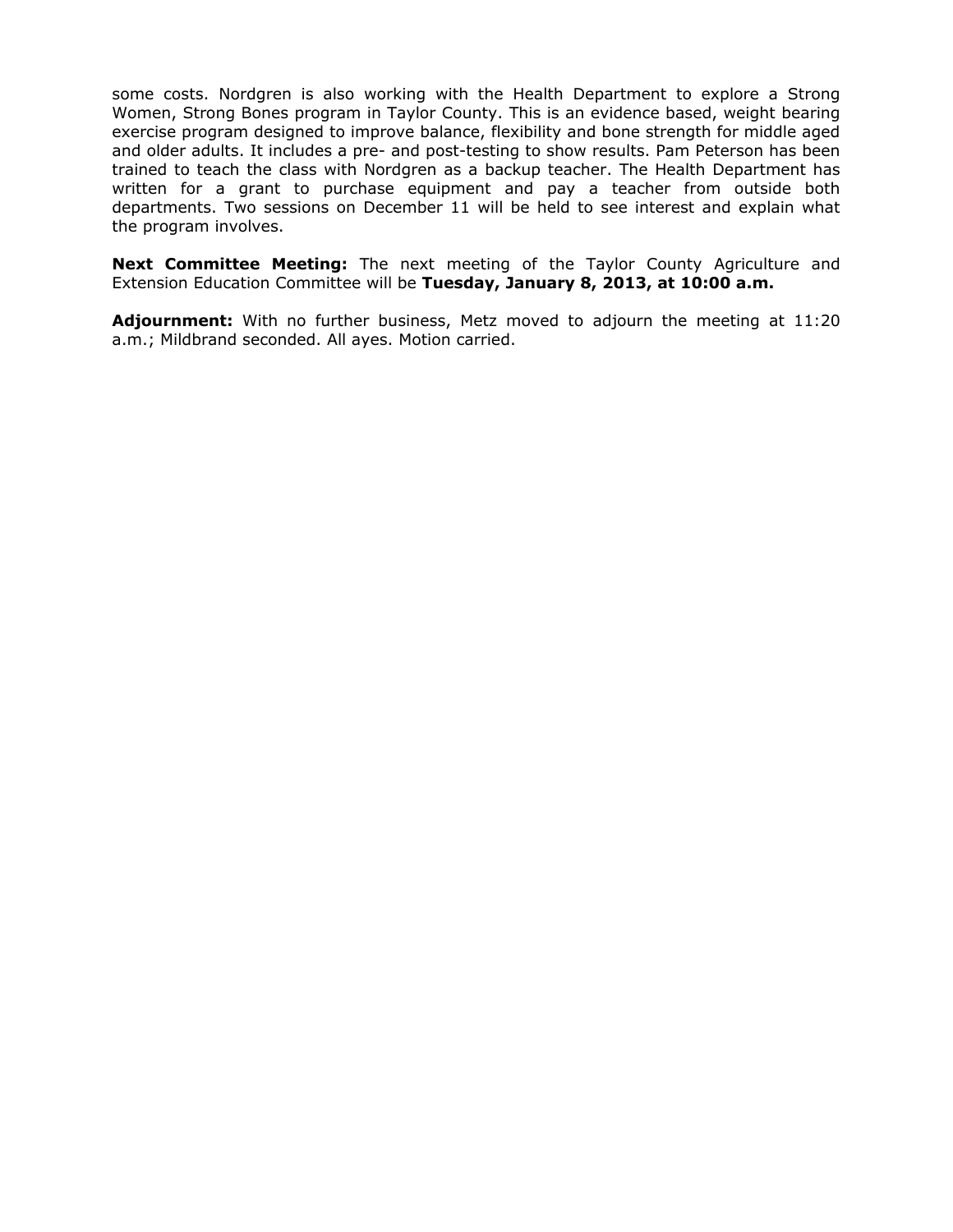September 4, 2012 USDA Service Center, Extension Meeting Room #2

**Call Meeting To Order:** Krug called the meeting to order at 10:00 a.m.

**Members Present:** Krug, Metz, Mildbrand, Soper (Krug left the meeting at 10:15 a.m.) **Members Absent:** None **Extension Staff Present:** Albrecht, Nordgren, Grimm, Herrell **Staff Absent:** Stuttgen (teaching at NTC) **Other Attendees:** None

**Approve Minutes of the July 3, 2012 meeting:** Mildbrand moved to approve the minutes of the July 3, 2012 meeting; Metz seconded the motion. All Ayes. Motion Carried.

**Approve Agenda:** Soper moved to approve the agenda for this meeting; Mildbrand seconded. All Ayes. Motion Carried.

**Approve Bills and Vouchers for Payment:** Mildbrand moved to approve the July and August bills and vouchers for payment; Soper seconded. All Ayes. Motion Carried.

**Department Head Report:** Albrecht talked about the new used desks given to us from the FSA office, informed the committee that Karyn Eckert will be starting September  $10^{\text{th}}$ , and informed the committee of the retirement of Sue Cullen, Administrative Assistant.

**Discuss and sign agents' yearly contracts:** Mildbrand moved to approve and sign the yearly contracts for all four agents; Soper seconded. All Ayes. Motion Carried.

**Discuss and act on office budget:** Motion by Metz to approve the office budget as presented; Mildbrand seconded. Motion Carried, with Soper voting no.

**Discuss and act on filling Administrative Assistant position:** Motion by Metz to approve filling the administrative assistant position at 100% and forward it to personnel committee; Mildbrand seconded. Motion Carried with Soper voting no. Soper discussed the option of postponing filling until after January 1st when more hiring options might be available.

## **Staff Reports:**

**Nordgren** shared two stories of people who have come back after UW-Extension programs and shared how what they learned has improved their lives. In June, at County Market's Food Preservation Update program, a woman came up to Nordgren and said she and her daughter had attended the Meal Planning program at Medford Chamber of Commerce Women's Weekend. She said since then, her daughter had been planning her menus ahead of time and had noticed they were eating healthier and saving money at the grocery store.

Nordgren stated when she was at the Medford Clinic, the cashier mentioned she had been in one of the Managing Your Money classes. She had made a spending plan in class. She was now divorced and still was following her spending plan. She was doing okay and had money in an emergency fund and had shared the financial information from class with her exhusband.

**Stuttgen** was not able to attend due to teaching classes at Northcentral Technical College. Stuttgen's Ag Activity Report was shared in her absence.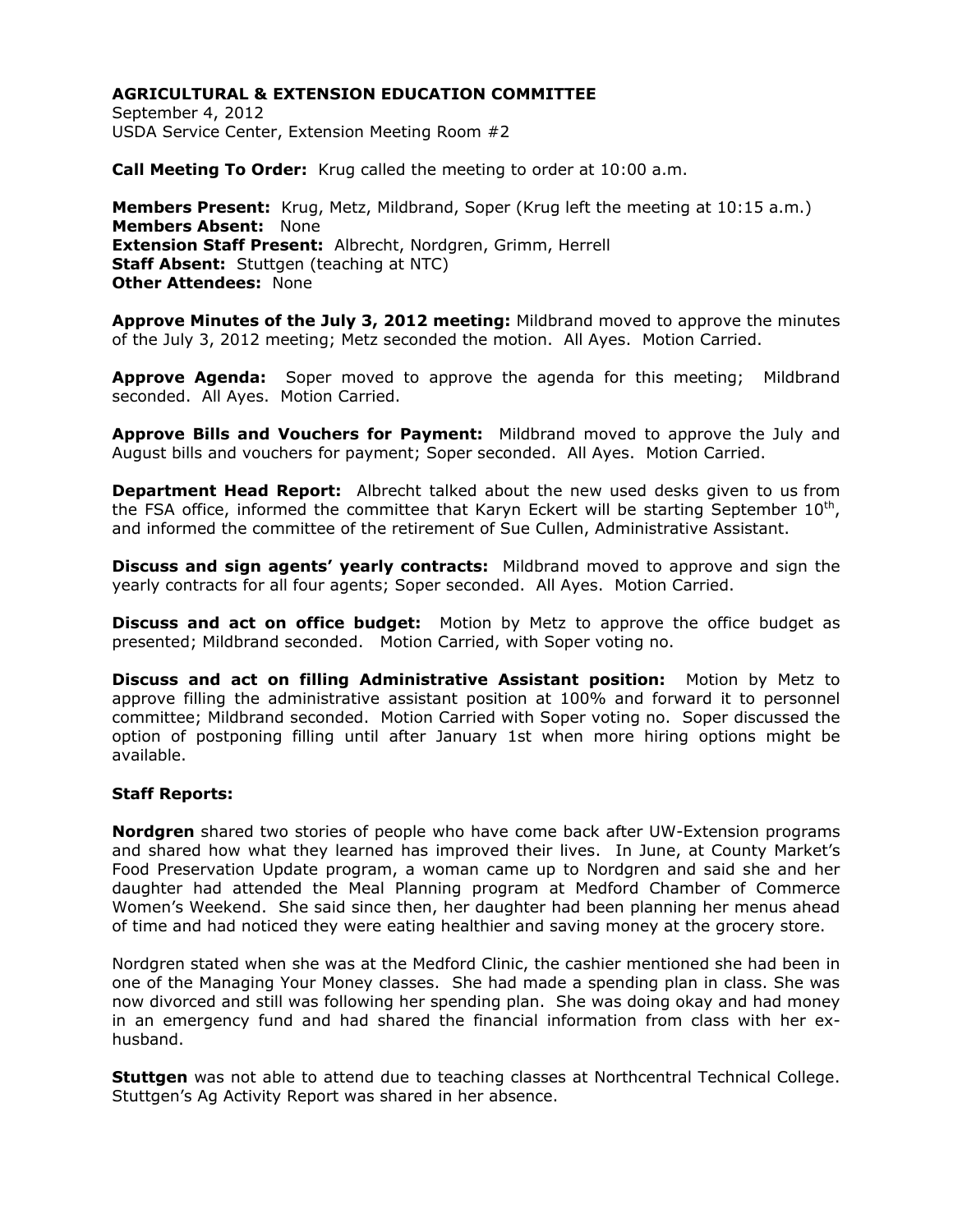**Albrecht** talked about the Small Towns Workshop he attended with 2 representatives from each Gilman and Rib Lake. It was held in Greenwood and covered issues small villages under 1000 population were facing. He also shared the progress toward improving the Gilman Industrial Park for two possible tenants.

**Grimm** reported 4-H Afterschool hires Mary Hebda as the new 4-H Assistant.

**Herrell** shared materials from the Milk Marketing Board and new nutrition lesson activities for in-school settings.

**Next Committee Meeting:** The next meeting of the Agricultural & Extension Education Committee will be **Tuesday, November 6, 2012 at 10:00 a.m.** 

**Adjournment:** With no further business, Mildbrand moved to adjourn the meeting at 11:40 a.m.; Soper seconded. All Ayes. Motion Carried.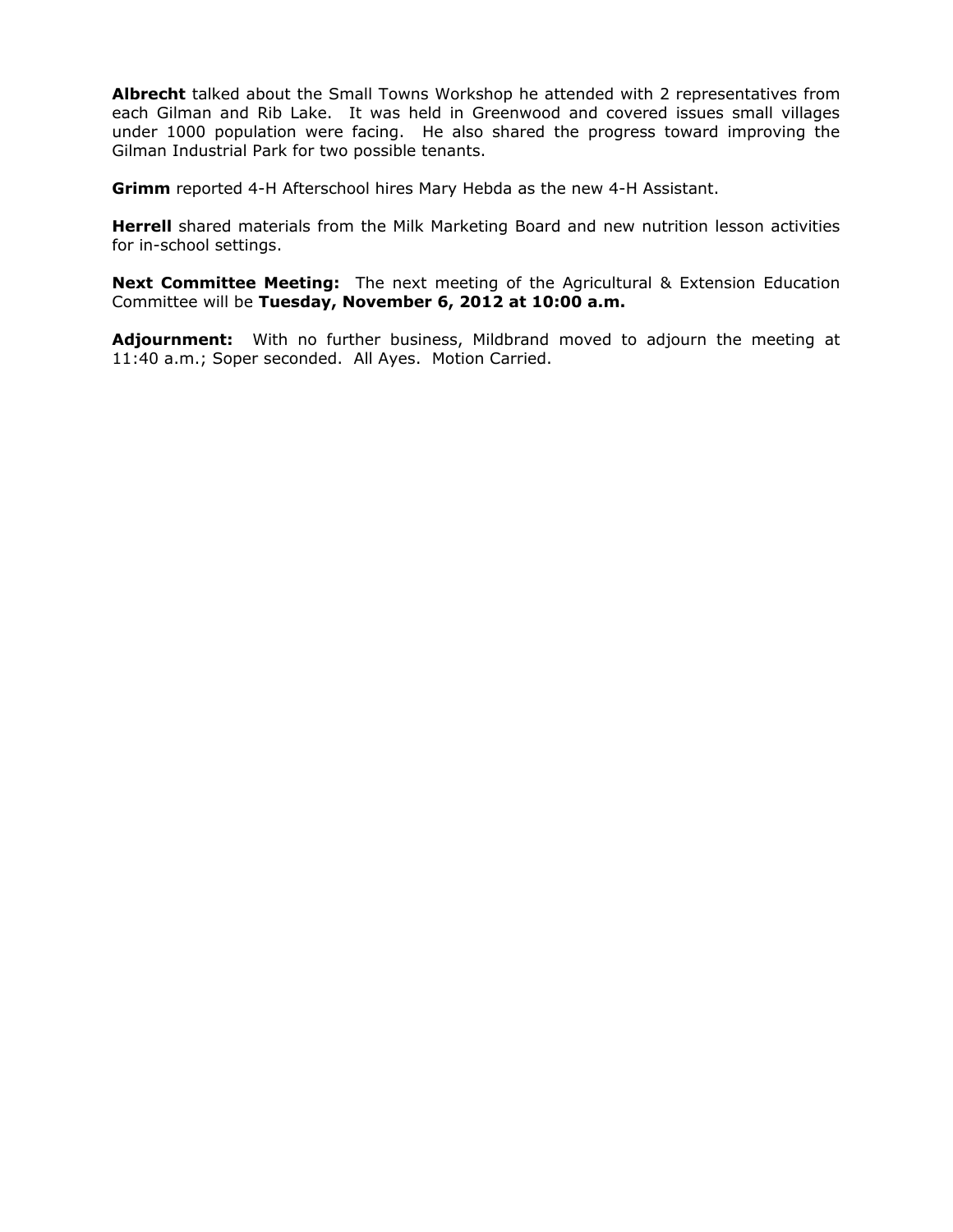July 3, 2012 USDA Service Center, Extension Meeting Room #2

**Call Meeting To Order:** Krug called the meeting to order at 10 a.m.

**Members Present:** Krug, Metz, Mildbrand, and Soper **Members Absent:** None **Extension Staff Present:** Albrecht, Grimm, Herrell, Nordgren, and Stuttgen **Staff Absent:** None

**Approve Minutes of the May 1, 2012 meeting:** Mildbrand moved to approve the minutes of the March 6, 2012 meeting; Soper seconded. All Ayes. Motion Carried.

**Approve Agenda:** Metz moved to approve the agenda for this meeting; Mildbrand seconded. All Ayes. Motion Carried.

**Approve Bills and Vouchers for payment:** Mildbrand moved to approve May and June bills and vouchers for payment; Metz seconded. All Ayes. Motion Carried.

**Department Head Report:** Jim Metz and Albrecht attended the WACEC Conference on June 25-26 and reported on the presentations and program tours.

**Approve Fiscal Year 2013 WNEP County Agreement:** Motion by Mildbrand, second by Metz, to approve and authorize Chairman Krug to sign the Fiscal Year 2013 WNEP County Agreement Letter. Motion Carried

**Act on Filling Vacated Administrative Assistant Position:** Motion by Metz, second by Mildbrand, to fill the vacant Administrative Assistant Position at 100% time as is currently staffed. Motion carried. Albrecht was instructed to forward this recommendation to the Personnel Committee at the July  $5<sup>th</sup>$  meeting.

Mildbrand excused himself from the meeting at 10:50 am.

## **Staff Reports:**

**Grimm: EYSC (Engaging Youth, Serving Communities Grant)**

**May 22 - 8:30-2:30 Campus Trail Work Day** -

20 - Adult Volunteers 8 - Youth Leaders 160 - 8th grade students 5 - Dump trucks loads of gravel

## **Afterschool:**

Survey from the teachers at 4-H Afterschool sites:

1. Have you observed or heard comments from your students about what they learned at 4- H Afterschool? **92% replied Yes**

2. Have you observed or heard comments from your students about a science topic that they learned at 4-H Afterschool? **68% replied Yes**

3. Have you noticed an increase in attendance or engagement of students involved in 4-H Afterschool? **50% replied Yes 33% replied unsure**

4. Have you observed students that are involved in the 4-H Afterschool program using problem solving skills? **60% replied Yes 40% replied unsure** 5. Comments: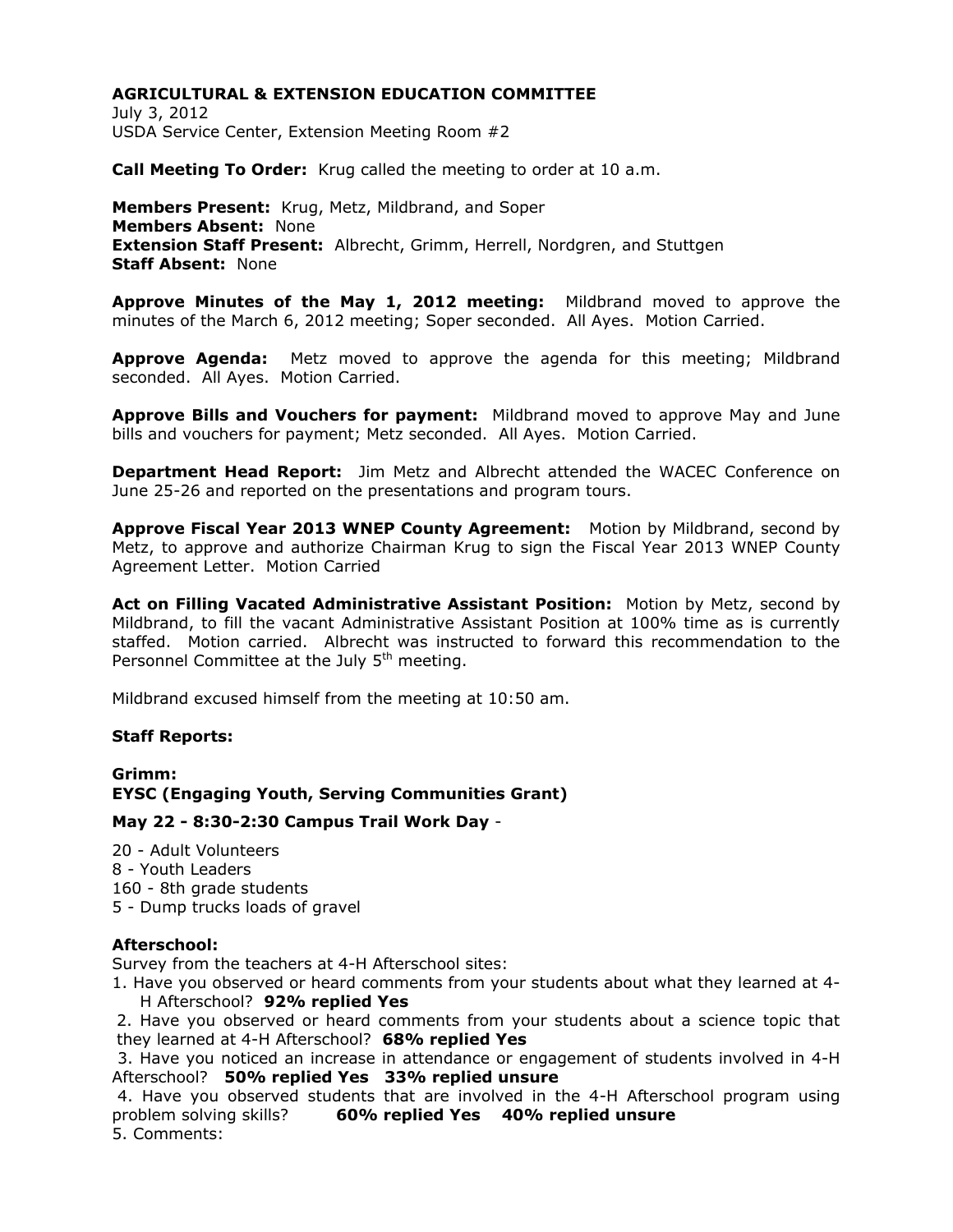- ¨ *I think the 4-H Afterschool program has been a great opportunity for our students.*
- ¨ *Keep up the great work!*
- ¨ *Great job! I love the enrichment.*
- ¨ *Keep doing what you are doing! The students love 4-H and always talk about how fun it is. I can also tell they really are learning new things while having fun, which is exactly what should be happening. Thanks for having such a fantastic program.*

**Herrell** shared a learn-while-you-wait lesson taught to seniors receiving Farmer's Market coupons at Commission on Aging.

**Nordgren** shared information on what UW-Extension is doing to help reduce the incidences of child abuse and neglect in Taylor County. Providing information to parents during more stressful family times is one way to support families. Parenting newsletters have been distributed to over 2,000 families since 2000. Nordgren has taught programs on being safe when home alone to most third graders in the county since 1988: 812 in Rib Lake and over 3,400 in cooperation with the Medford school district counselor. Nordgren has taught divorcing parents how to help their children through the stressful time with the S.M.I.L.E. class. School districts, Parent Resource Center, Health Department, Early Childhood Committee and other agencies/organizations in the county have contributed to the decrease in substantiated cases of child abuse and neglect in Taylor County. Nordgren shared a chart based on county and state data documenting the decrease in cases.

**Stuttgen** discussed county/city animal emergency response which was sparked by the recent bull escaping from the fairgrounds program and had to be put down.

**Albrecht** reported on his work in Gilman Industrial park progress and had an in depth discussion on an Ag Plastics collection and recycling program he and Stuttgen have been working on. It will be at little or no cost to the county and was approved by the Solid Waste Committee at their June meeting. It is expected to be ready for implementation by August 1 and they will have educational materials ready for the fair and distribution to farmers.

**Next Committee Meeting:** The next meeting of the Agricultural & Extension Education Committee will be **Tuesday, September 4, 2012 at 9:30 a.m.**

**Adjournment:** With no further business, Metz moved to adjourn the meeting at 11:45 a.m.; Soper seconded. All Ayes. Motion Carried.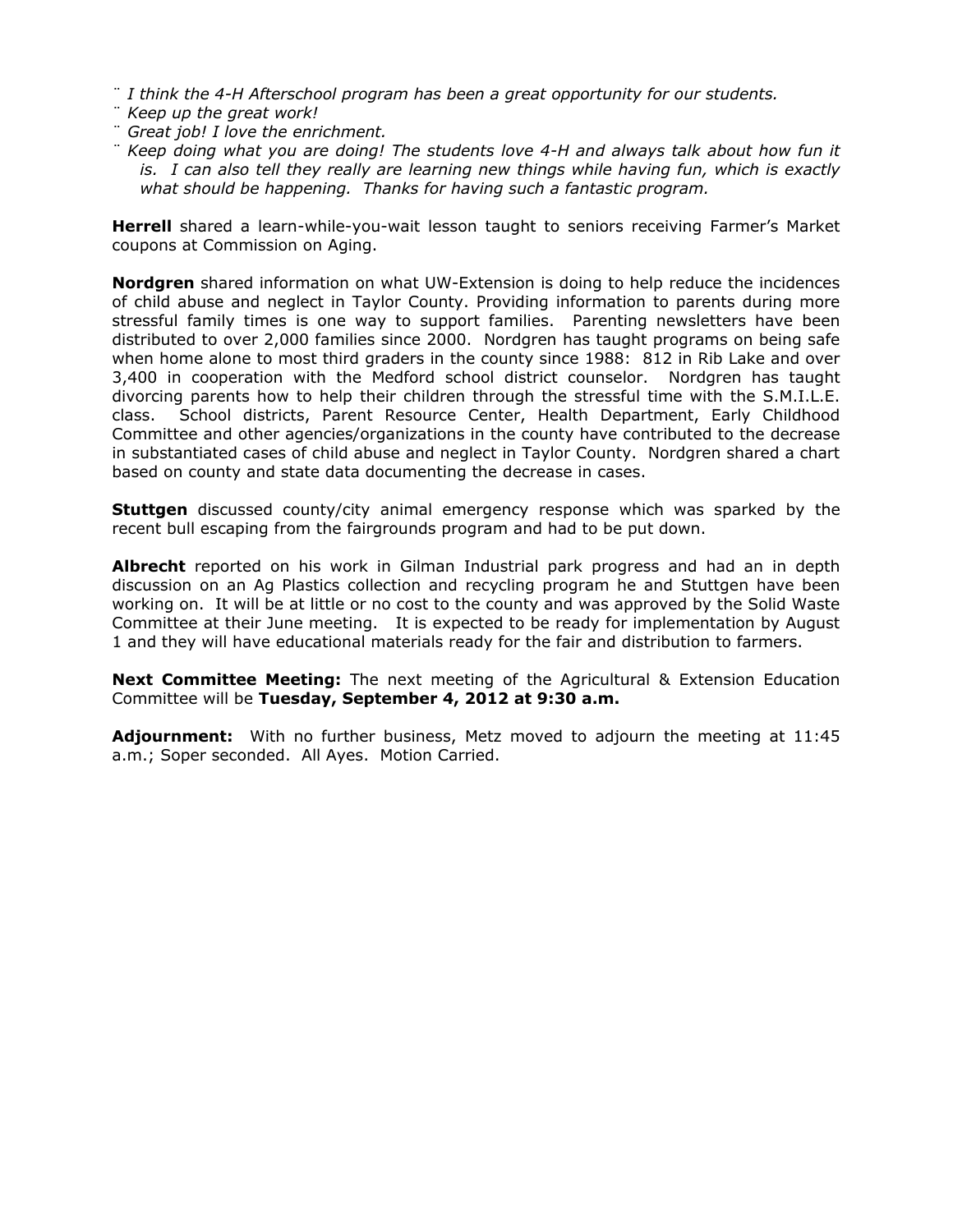May 1, 2012 USDA Service Center, Extension Meeting Room #2

**Call Meeting To Order:** Krug called the meeting to order at 10 a.m.

**Members Present:** Krug, Metz, Mildbrand, and Soper **Members Absent:** None **Extension Staff Present:** Albrecht, Grimm, Herrell, Nordgren, and Stuttgen **Staff Absent:** None

**Approve Minutes of the March 6, 2012 meeting:** Mildbrand moved to approve the minutes of the March 6, 2012 meeting; Soper seconded. All Ayes. Motion Carried.

**Approve Agenda:** Metz moved to approve the agenda for this meeting; Soper seconded. All Ayes. Motion Carried.

**Approve Bills and Vouchers for payment:** Metz moved to approve March and April bills and vouchers for payment; Soper seconded. All Ayes. Motion Carried.

**Department Head Report:** Jim Metz and Albrecht will be attending the WACEC Conference on June 25-26. Arlen requested that he be allowed to participate in the county department clustering conversations. Nordgren reported on the challenges the new phone system has brought, but we are working through them.

#### **Staff Reports:**

#### **Grimm:**

## **EYSC (Engaging Youth, Serving Communities Grant)**

Receive this grant renewable for five years to build on youth and adult partnerships, service learning and leadership.

In February, youth attended training at Upham Woods.

May 9 - is the planning meeting the Campus Trail work day.

**May 22 - 8:30-2:30 Campus Trail Work Day** - Volunteers are needed and welcome.

#### **Strengthening 4-H Community Clubs:**

- 4-H Summer Camp: June 11-14 at Trail's End in Bruce, WI
- Cloverbud Day Camp: July 18 at UWEX

## **STEM: Science, Technology, Engineering + Math**

- June 25-27 Robotics Rally Summer Day Camp
- ❖ May 21 STEM Night

**Herrell** shared an elementary school lesson on Portion Sizes. It is one of four focus areas for the Wisconsin Nutrition Education Program. The three other areas are Whole Grains, Fruit and Vegetables, and Parents of Young Children. The Clark/Taylor Counties FY13 grant proposal is due in May. Funding for this program remains stable. Additional teaching in the area of Parents of Young Children is planned.

**Nordgren** discussed her work on the Taylor County Continuum of Care committee which is working towards transitional housing or a homeless shelter in the county. Currently Salvation Army and Indianhead Community Action Agency help families or individuals who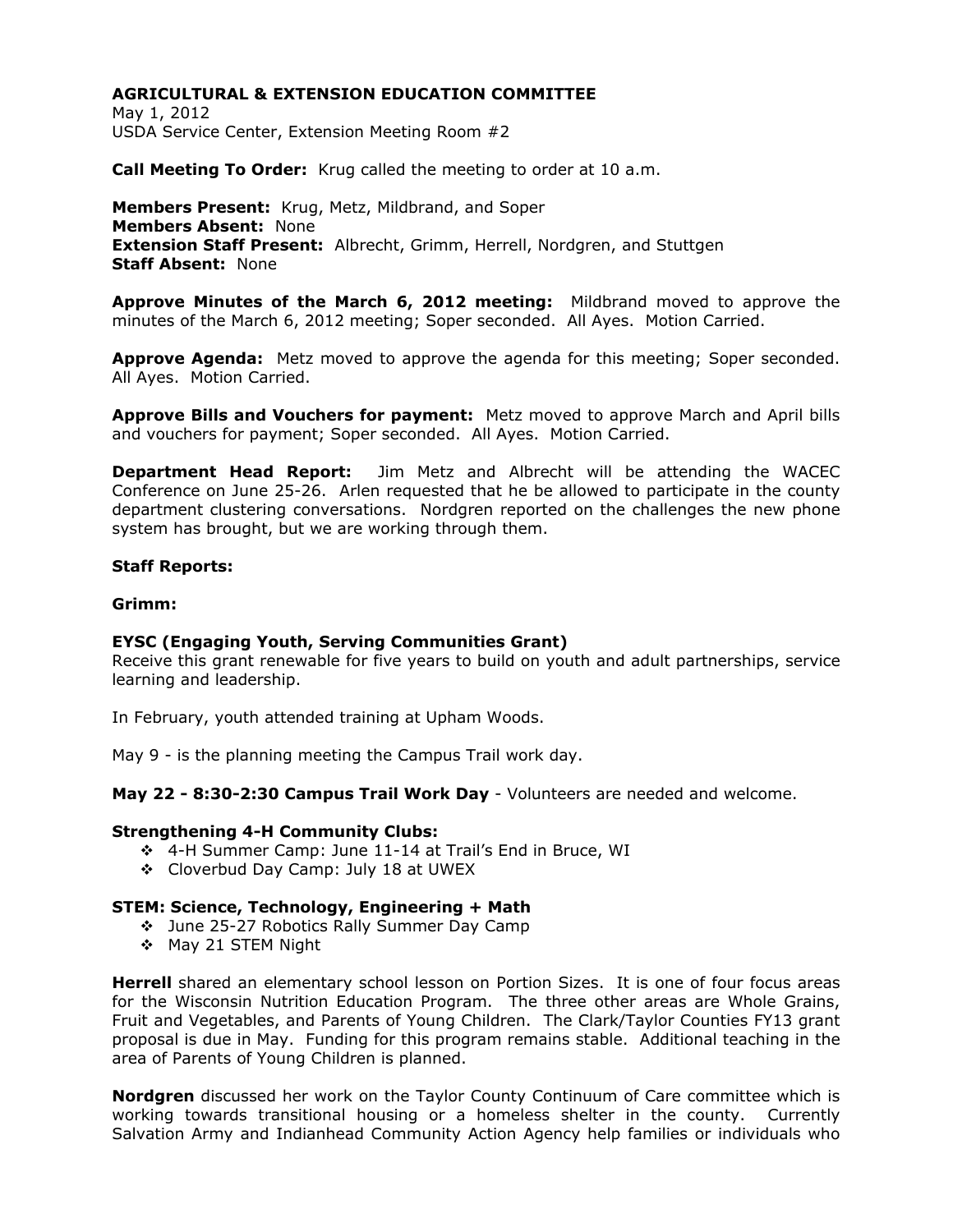need temporary housing. However, the number of people is increasing with 17 individuals needing housing so far this year and 32 people in 2011. Nordgren's role on this committee is to help the group develop a board of directors, bylaws and policies in order to start a nonprofit agency to run the shelter and write grants for funding. The committee is currently in the process of getting board members and looking at timelines for grants.

**Stuttgen** discussed her role in the upcoming Heart of the Farm Agricultural Conference for Women to be held in Jump River on May 2.

**Albrecht** reported on his work in Gilman and the outcome of the community meetings—the possibility of three new industries interest in expanding to their industrial park. He will be meeting with the industries, village officials, NWRPC, and engineers on designing the industrial park and starting the grant writing research to fund the infrastructure. He also reported on the recently held Land Stewardship conference with 120 participants. He cotaught three sessions: Fish Ponds, What is a Tree Worth, and Small Unique Revenue Sources from your Woods.

**Next Committee Meeting:** The next meeting of the Agricultural & Extension Education Committee will be **Tuesday, July 3, 2012 at 9:00 a.m.**

**Adjournment:** With no further business, Metz moved to adjourn the meeting at 11:30 a.m.; Mildbrand seconded. All Ayes. Motion Carried.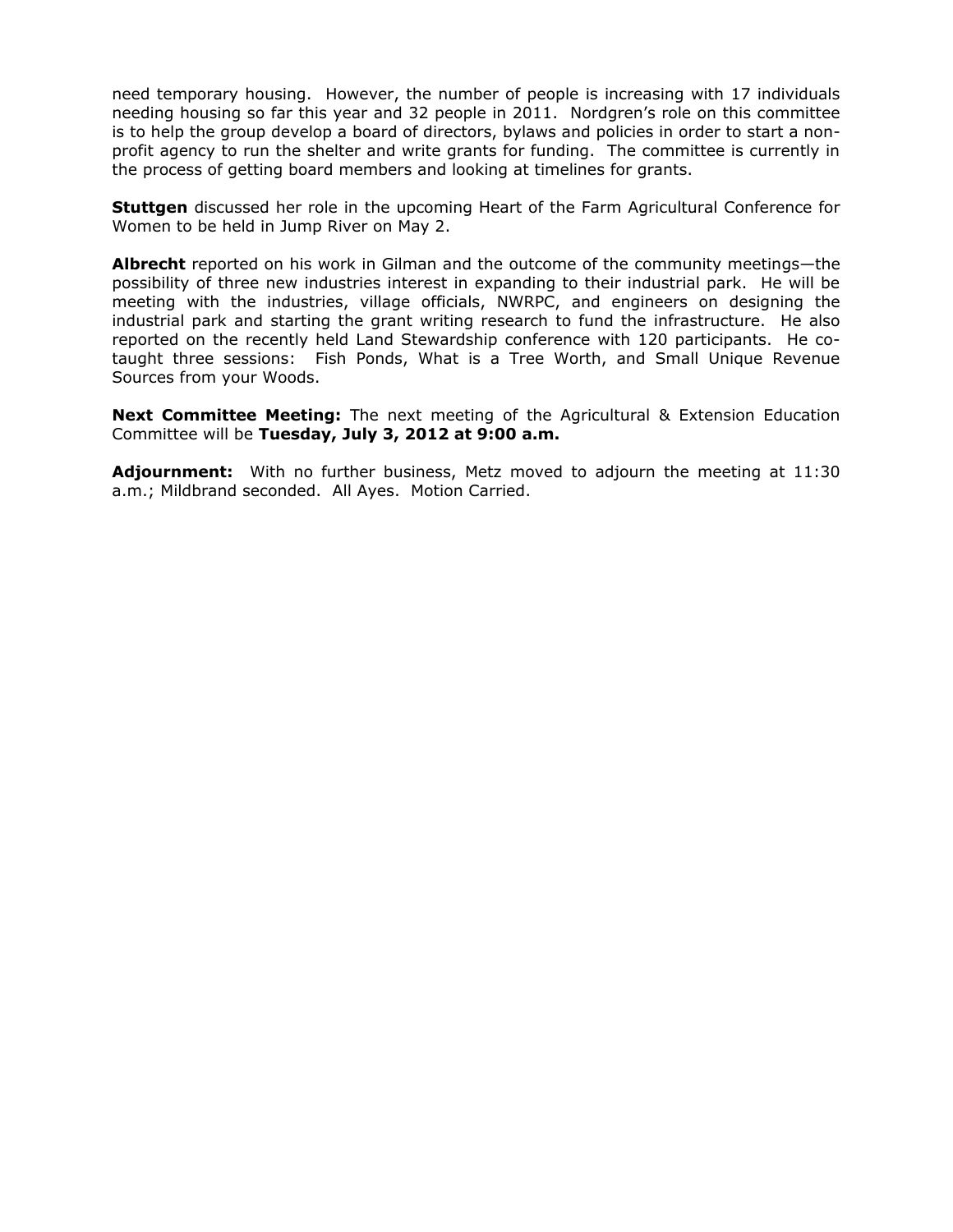March 6, 2012 USDA Service Center, Extension Meeting Room #2

**Call Meeting To Order:** Krug called the meeting to order at 9:00 a.m.

**Members Present:** Krug, Mildbrand, Soper **Members Absent:** Metz **Extension Staff Present:** Albrecht, Nordgren, Stuttgen, Grimm, Herrell **Other Attendees:** Tom Schmitz, UW-Extension Central Region Director

**Approve Minutes of the January 3, 2012 meeting:** Mildbrand moved to approve the minutes of the January 3, 2012 meeting; Soper seconded the motion. All Ayes. Motion Carried.

**Approve Agenda:** Soper moved to approve the legally amended agenda for this meeting; Mildbrand seconded. All Ayes. Motion Carried.

**Approve Bills and Vouchers for Payment:** Mildbrand moved to approve the January and February bills and vouchers for payment; Soper seconded. All Ayes. Motion Carried.

**Department Head Report:** Albrecht reminded the committee of the Annual WACEC meeting to be held in Green Bay on June 24, 25, 26. He will forward information on registration when it is released.

Albrecht also talked about an upcoming International Assignment. He proposed to take one week of vacation and one week of University time for this work. The Committee was in agreement.

**Act on Resolution Proclaiming Extension Centennial Celebration:** Mildbrand moved to approve the resolution commemorating the  $100<sup>th</sup>$  Anniversary of Cooperative Extension, a division of the University of Wisconsin-Extension; Soper seconded. All Ayes. Motion Carried.

**Discuss and act on transfer of 2011 funds for the 2012 4-H Afterschool program:**  Motion by Soper to approve transfer of 2011 residual funds totaling \$7,000 for the 2012 4-H Afterschool program; Mildbrand seconded. All Ayes. Motion Carried.

**Tom Schmitz, Central Region Director, talked about district business and evaluation process:** Schmitz talked about the new UW-Extension Administrative Regions—down from 6 as a cost savings. Taylor County will continue to be in the Central Region. He also talked about the evaluation process with the committee.

**Closed Session:** Soper motioned to go into closed session for the purpose of faculty and staff performance reviews at 9:45 a.m.; Mildbrand seconded. Unanimous Roll Call Vote. Motion Carried.

**Motion to leave closed session:** Mildbrand moved to return to open session at 12:15 p.m.; Soper seconded. All Ayes. Motion Carried.

Motion by Mildbrand to give satisfactory performance rating to all academic staff and agents for 2011 programming; Soper seconded. All Ayes. Motion Carried.

**Next Committee Meeting:** The next meeting of the Agricultural & Extension Education Committee will be **Tuesday, May 1, 2012 at 10:00 a.m.**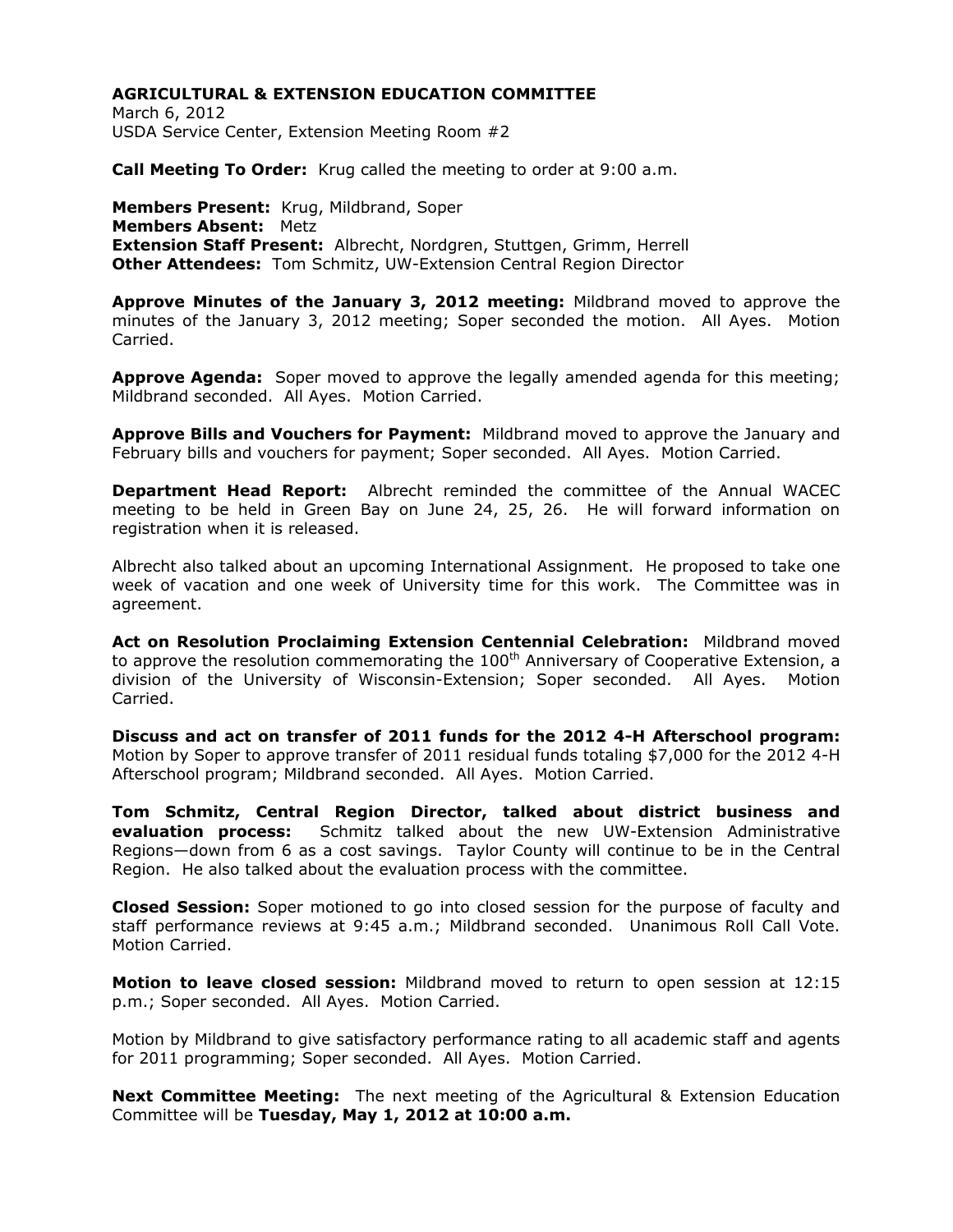**Adjournment:** With no further business, Mildbrand moved to adjourn the meeting at 12:30 p.m.; Soper seconded. All Ayes. Motion Carried.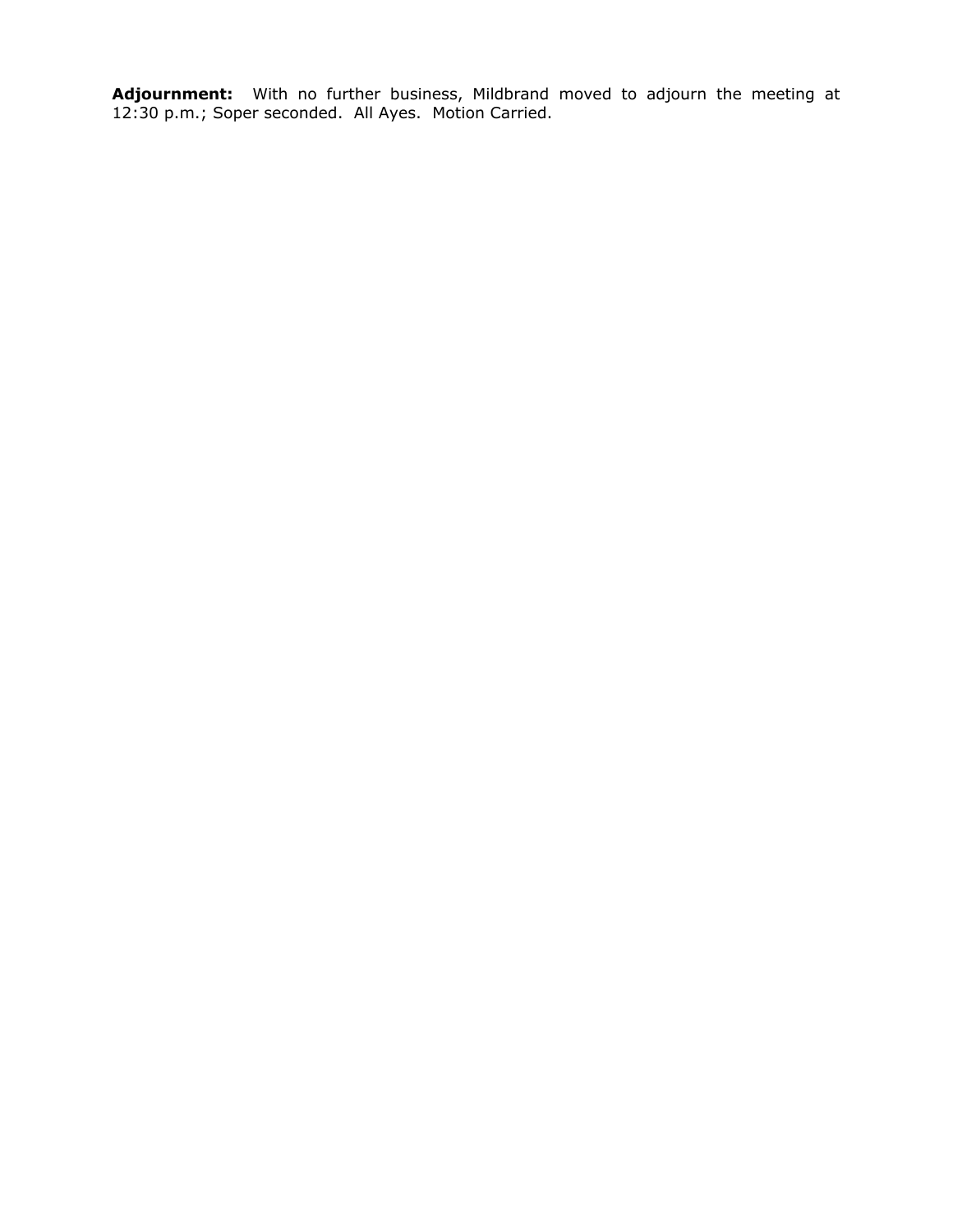January 3, 2012 USDA Service Center, Extension Meeting Room #2

**Call Meeting to Order:** Krug called the meeting to order at 10 a.m.

**Members Present:** Krug, Metz, Mildbrand, and Soper **Members Absent:** None **Extension Staff Present:** Albrecht, Grimm, Herrell, Nordgren, and Stuttgen **Staff Absent:** None **Other Attendees:** Star News Reporter

**Approve Minutes of the November 1, 2011 meeting:** Mildbrand moved to approve the minutes of the November 1, 2011 meeting; Metz seconded. All Ayes. Motion Carried.

**Approve Agenda:** Soper moved to approve the agenda for this meeting; Mildbrand seconded. All Ayes. Motion Carried.

**Approve Bills and Vouchers for payment:** Metz moved to approve November and December bills and vouchers for payment; Soper seconded. All Ayes. Motion Carried.

**4-H Afterschool Funding:** Motion by Metz to bring this request of line item transfers to the March meeting with budget analysis, with money to be taken out of 2011 residual funds; Mildbrand seconded the motion. All Ayes. Motion Carried.

#### **Staff Reports:**

**Albrecht** reported on his attendance at a Mining Issues Workshop held in Ashland. He will be working with the Zoning Dept. and the Mining Committee in the future to keep them abreast of happenings and provide information on a possible mining ordinance for Taylor Co. He also presented on recent work for a business lead for Gilman with their development group and village government. In addition he shared the draft for an EPA grant being worked on for the Rib Lake Log/Sediment effort.

#### **Grimm**:

## **EYSC (Engaging Youth, Serving Communities Grant)**

Receive this grant renewable for five years to build on youth and adult partnerships, service learning and leadership.

Youth attended training, planned a project, and invited the community.

The results: 15 alternative high school students and 22 youth and members from the community worked on trail maintenance of the Campus Woods Trail. Twenty community members also made Aldo Leopold Benches for the trail.

## **STEM: Science, Technology, Engineering + Math**

The goal of STEM is to encourage students to consider science-related careers by offering 4- H projects that build technical problem-solving and critical-thinking skills. Taylor County has built a strong STEM program. Taylor County took these steps to in 2010 to increase STEM programming:

- Co-wrote a challenge for the Wisconsin Robotics Rally used through the State.
- Hosted a Robotics Rally Summer Day Camp.
- On the third Monday of each month we host STEM (Science, technology, engineering and math) night and invite youth to participate in a science experiment.